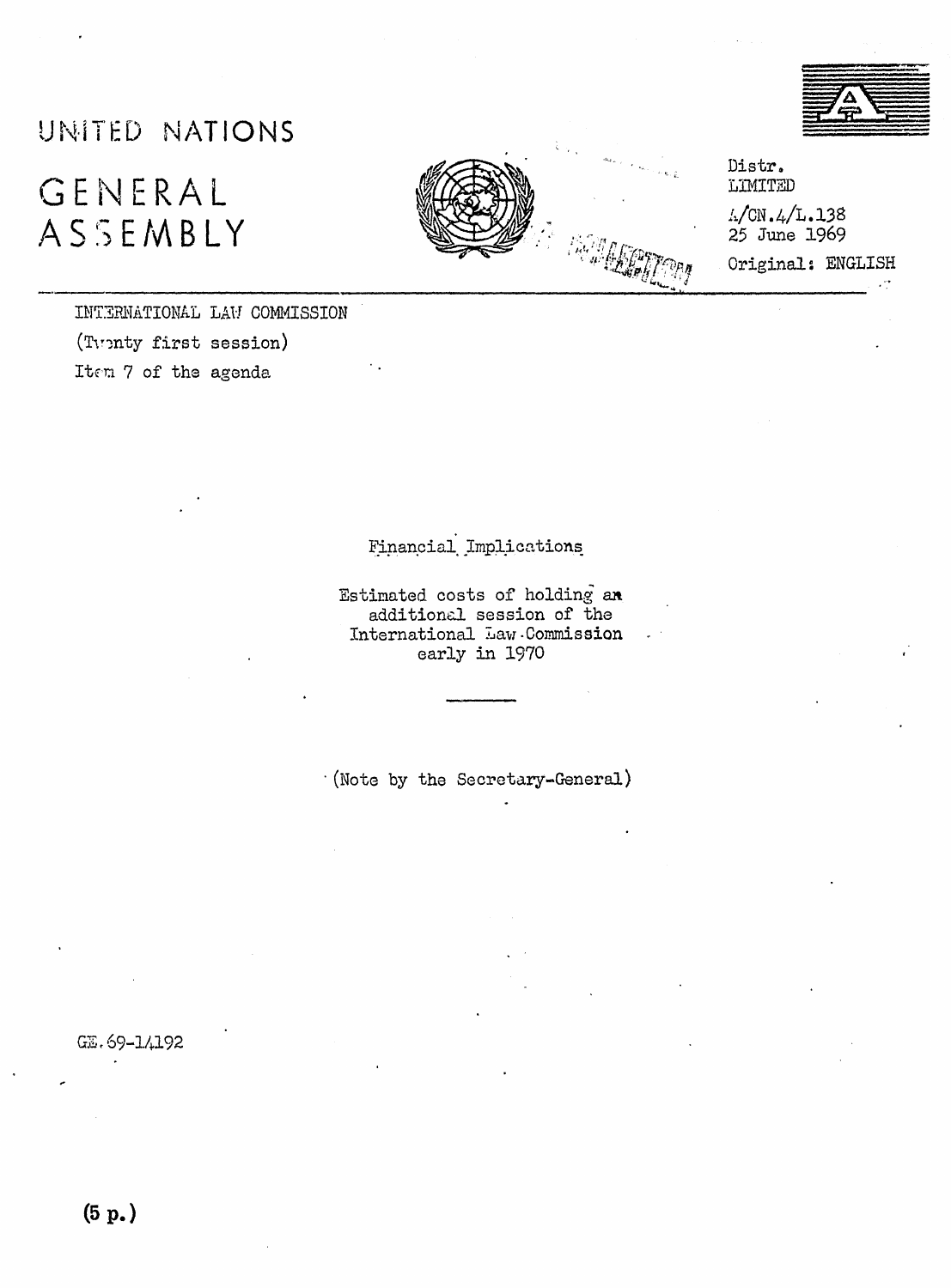## $A/CN.4/L.138$ page 2

**1.** In response to a proposal that the Oommission might hold an additional session early in 1970, and having regard to the provisions of rule 154 of the Rules of Procedure of the General Assembly, the following estimates are transmitted.

- **2.** The following assumptions have been made in preparing the estimates:
- (a) The meeting would be held in Geneva or New York. Separate estimates are provided for each location.
- (b) The meeting would be held in the early part of 1970.
- $(c)$  The duration of the session would be four weeks  $-$  or possibly five weeks or six weeks.
- (d) The working languages would be English, French, Russian and Spanish.
- (e) The Commission would hold five meetings per week, with the possibility of two or three additional meetings in the last week. It would require translation of in-session documentation, simultaneous interpretation and summary records.
- $(f)$  A drafting committee would hold up to four meetings per week. It would require translation of in-session documentation, and simultaneous interpretation.
- (g) Fre-session documentation would amount to 100 pages.
- (h) In-session documentation, including the draft report, would amount to 230 pages.
- (i) The post-session requirements would consist of the printing of the summary . records, and of the report to the General Assembly.
- 3. Details of the estimates are included in the Annex hereto. As will be seen the estimated overall costs of holding an additional four weeks session at Geneva is \$161,700 and at Headquarters, where some of the load might be accommodated, is \$133,500. Should it prove possible to schedule the session at a time when there is no serious overlap with othor meetings, possibilities would exist for some reduction of the in-session servicing costs, but such scheduling would not affect the costs of travel of Members and staff, pre-conference documentation, or of postconference printing costs.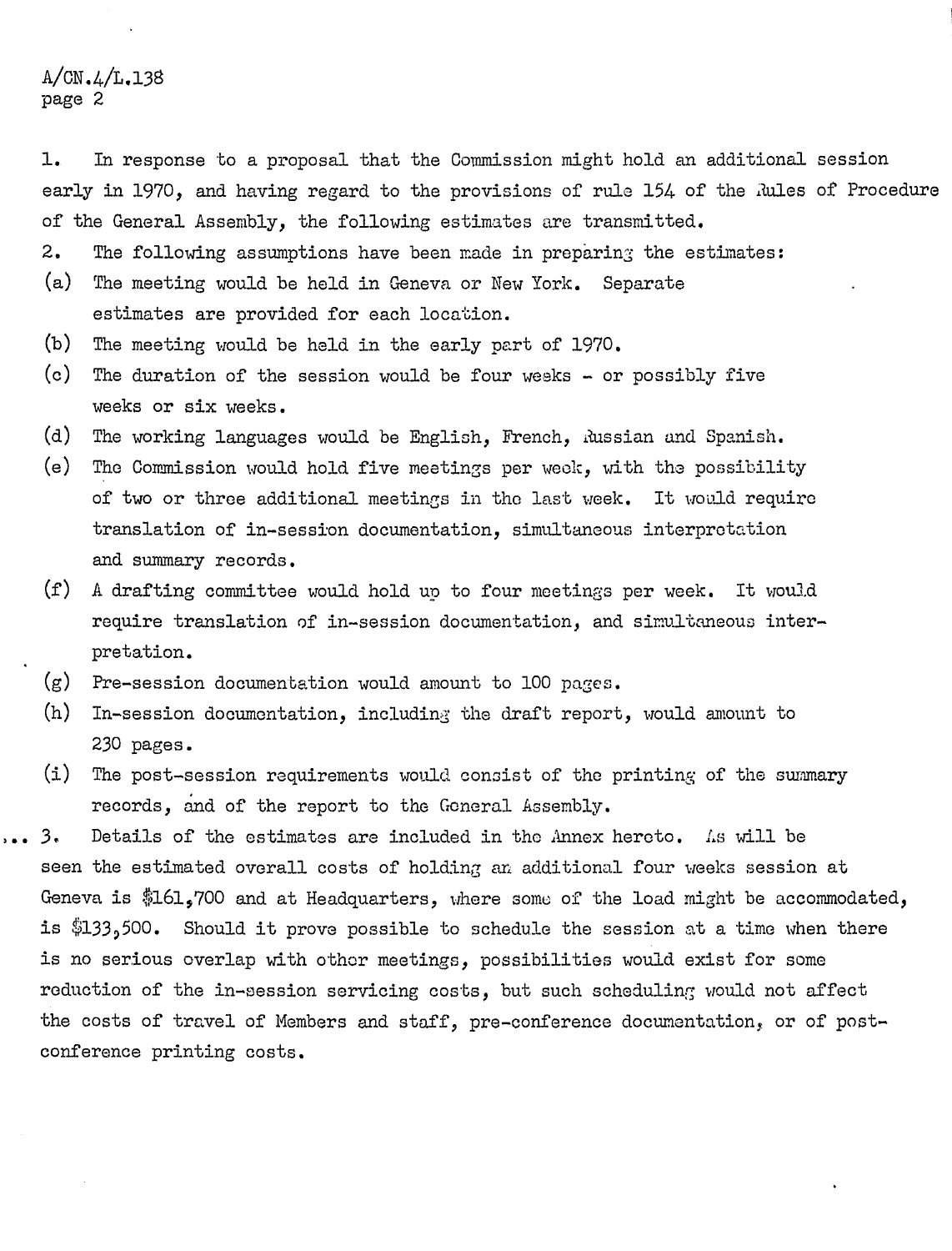$4.$ 

The estimated costs for a four weeks session may be summarized as follows:

|                                                                               | A session held at     |         |
|-------------------------------------------------------------------------------|-----------------------|---------|
|                                                                               | Geneva New York<br>\$ | \$      |
| Travel and subsistence                                                        |                       |         |
|                                                                               |                       |         |
| of Members of the Commission 36,400                                           |                       | 49,500  |
| Travel and subsistence of substantive                                         |                       |         |
| staffing detailed from New York                                               |                       |         |
| (for a Geneva meeting) $\cdots$                                               | 6,900                 |         |
| Pre-session documentation                                                     |                       |         |
| (to be done at New York) $\cdots$ , $\cdots$ , $\cdots$ , $\cdots$ , 4,500    |                       | 4,500   |
| In-session conference servicing                                               |                       |         |
| Interpretation 14,580                                                         |                       | 17,900  |
| Translation, typing and reproduction                                          |                       |         |
| of in-session documentation,                                                  |                       |         |
| including draft report $\cdots$ ,   20,770                                    |                       | 13,000  |
| Summary records for Commission sessions,                                      |                       |         |
|                                                                               |                       |         |
| translation, typing and reproduction $\cdots$ 31,800                          |                       | 15,350  |
|                                                                               | 10,700                | ☆       |
| Secretaries, technicians and huissiers $\cdots$                               | 2,800                 | ₩       |
| Post-session printing                                                         |                       |         |
| (Headquarters)                                                                |                       |         |
| Summary records $\cdots$ , $\cdots$ , $\cdots$ , $\cdots$ , $\cdots$ , 29,500 |                       | 29,500  |
| Report for the General Assembly $\cdots \cdots \cdots$ 3,750                  |                       | 3,750   |
|                                                                               | <u>161,700</u>        | 133,500 |
|                                                                               |                       |         |

 $5.$ As also indicated in the Annex, the estimated costs of continuing the session beyond four weeks is \$27,100 per week at Geneva and \$21,850 per week at Headquarters. Consequently the costs of a five weeks session at Geneva may be estimated at \$188,800, and for New York at \$155,350. The comparable figures for a six weeks session are \$215,900 and \$177,200 respectively.

6. If the session is held in New York, an opening date of 13 January is proposed; since the early 1970 meetings schedule for Geneva is yet indefinite, no specific opening date is proposed.

To be accommodated within establishment at Headquarters.  $\ddot{\mathrm{v}}$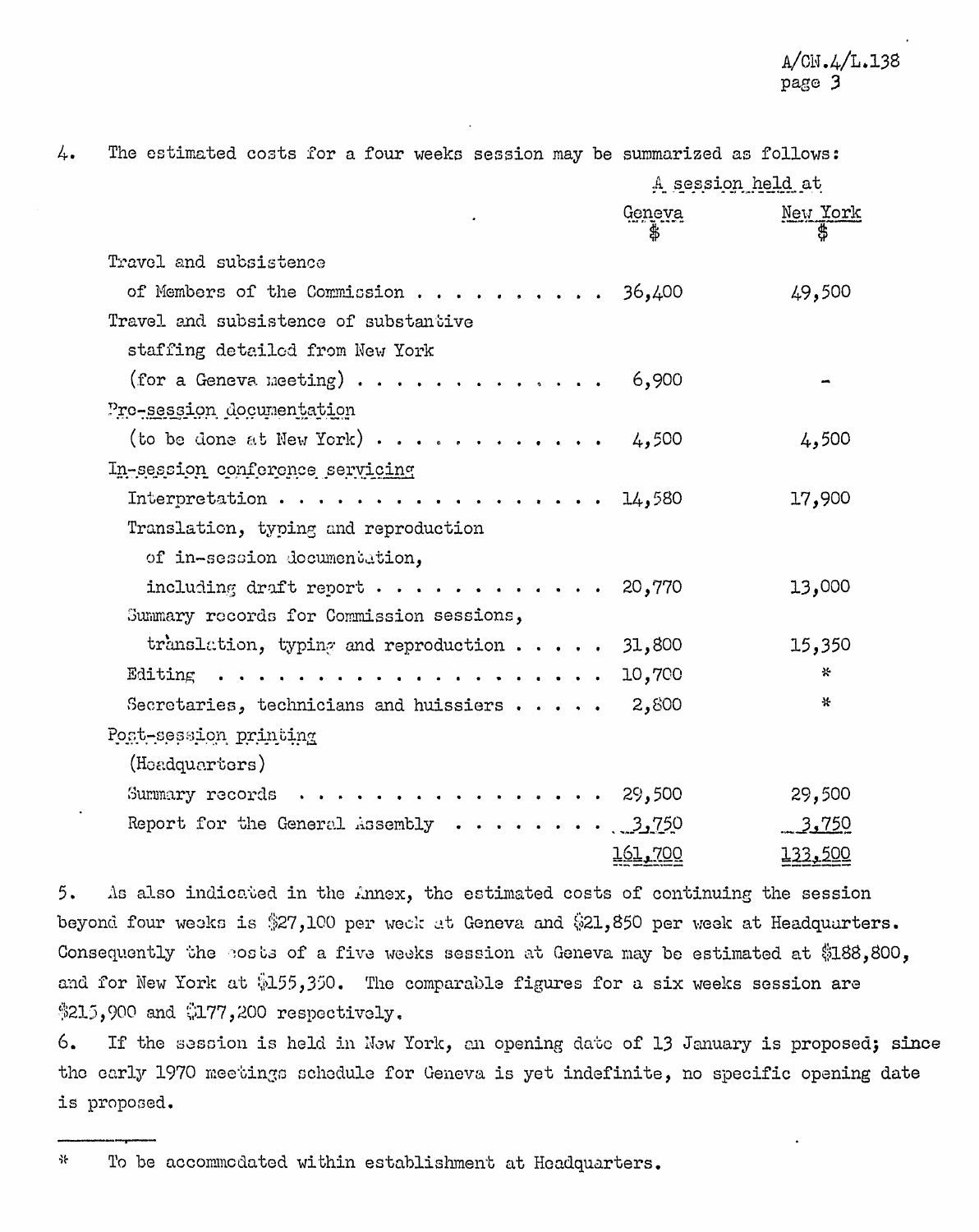## Estimated costs of holding an additional session<br>of the International Law Commission early in 1970

ANNEX

 $A/CN.A$ <br>Annex<br>page 1

**138** 

|    |                                        | 4 Weeks Session<br><b>Estimated Costs</b> |                           | <b>Estimated Costs</b><br>per added week |                              |
|----|----------------------------------------|-------------------------------------------|---------------------------|------------------------------------------|------------------------------|
|    |                                        |                                           |                           |                                          |                              |
|    |                                        | \$<br>Held in<br>Geneva                   | \$<br>Held in<br>New York | \$<br>Session in<br>Geneva               | \$<br>Session in<br>New York |
|    | Travel and subsistence of Members      |                                           |                           |                                          |                              |
|    | of Cormission                          | 36,400                                    | 49,500                    | 4,200                                    | 6,650                        |
| 2. | Travel and subsistence of Headquarters |                                           |                           |                                          |                              |
|    | substantive staffing (to Geneva        |                                           |                           |                                          |                              |
|    | meeting)                               | 6,900                                     |                           | 1,500                                    |                              |
| 3. | Conference Servicing Costs             |                                           |                           |                                          |                              |
|    | Translation, typing and repro-         |                                           |                           |                                          |                              |
|    | duction of 100 pages of pre-session    |                                           |                           |                                          |                              |
|    | documentation at New York              | 4,500                                     | 4,500                     |                                          |                              |
|    | In-session servicing                   |                                           |                           |                                          |                              |
|    | Interpretation $\pm$                   | 14,580                                    | 17,900                    | 3,800                                    | 4,500                        |
|    | Translation, typing and repro-         |                                           |                           |                                          |                              |
|    | duction of 230 pages of in-session     |                                           |                           |                                          |                              |
|    | documentation, and report              | 20,770                                    | 13,000                    |                                          |                              |

 $\frac{1}{2}$ Costs will be reduced if meeting schedule at the time of the session is such that interpreters are available within the regular establishment.  $\bullet$  $\sim$   $\alpha$